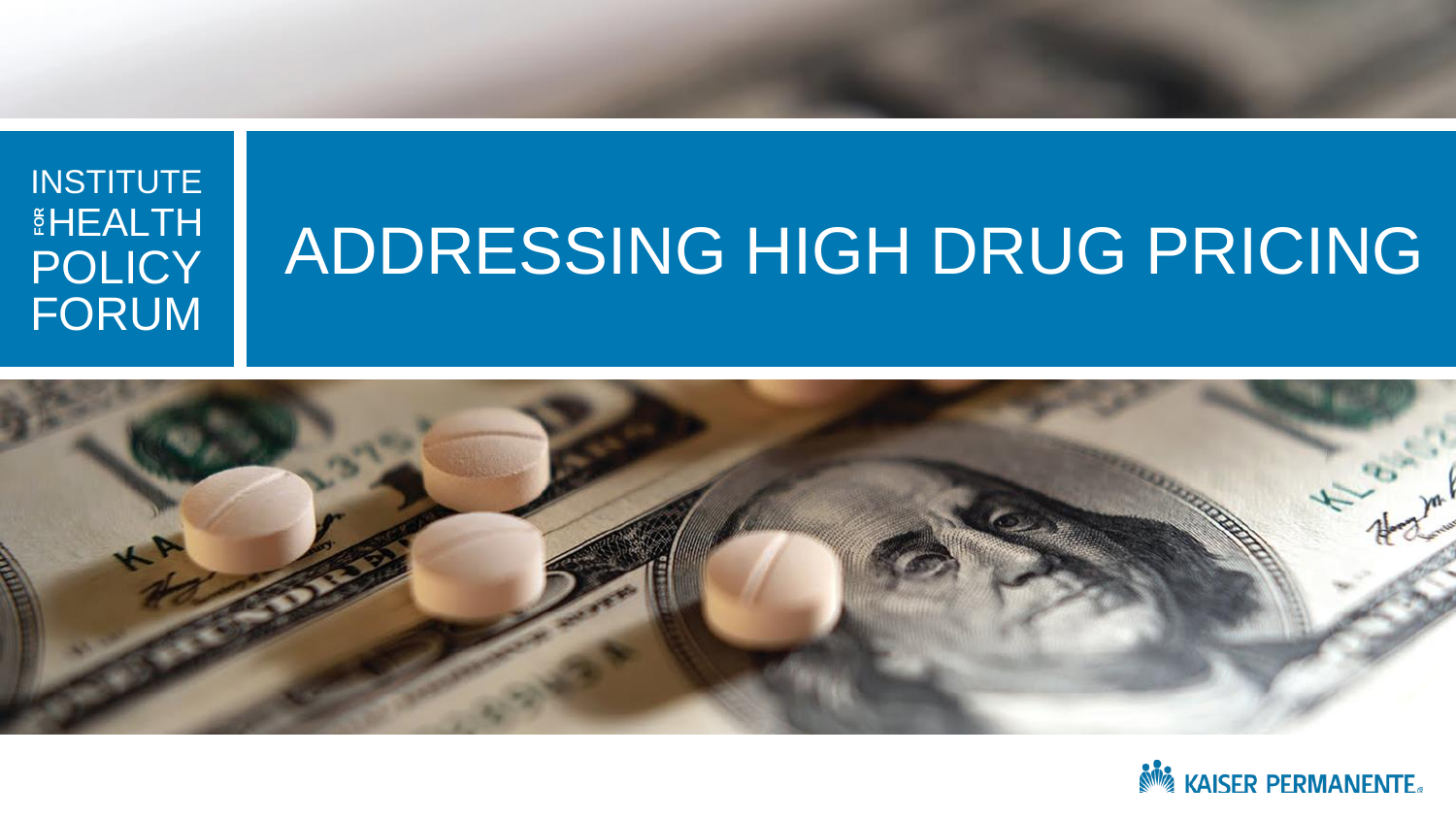#### Jaime Mulligan (Moderator)

Sr. Communications Director, Gov. Relations *Kaiser Foundation Health Plan, Inc.* 

#### Steve Pearson, MD, MSc

Founder and President *Institute for Clinical and Economic Review*

#### Peter Bach, MD, MAPP

Director, Center for Health Policy & Outcomes *Memorial Sloan Kettering Cancer Center*

#### Fiona Scott Morton, PhD

Theodore Nierenberg Professor of Economics *Yale University School of Management*

## **Panel: The Nature of the Problem**

TE & HEALTH POLICY FORUM

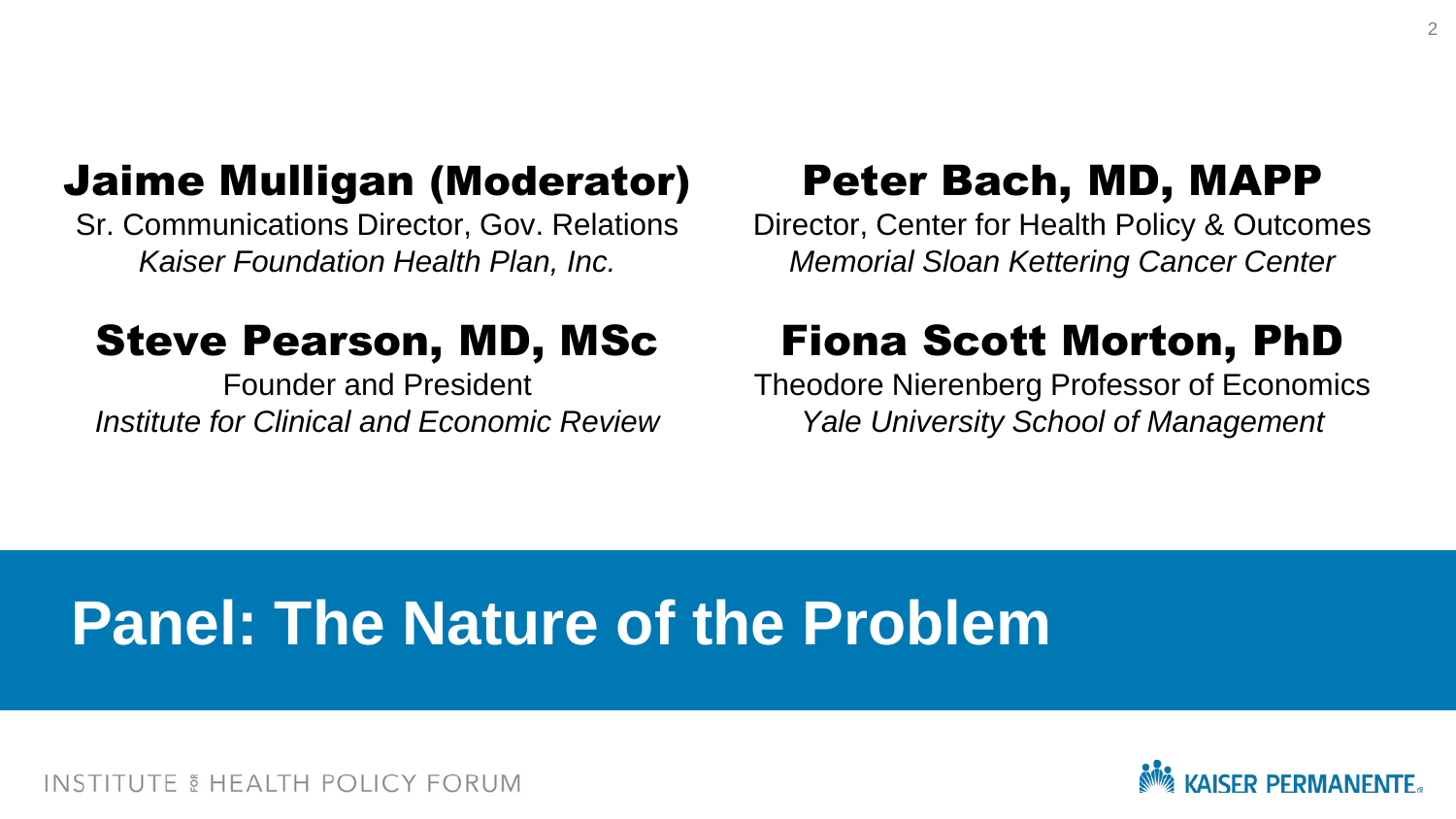## Fiona Scott Morton , PhD

Theodore Nierenberg Professor of Economics *Yale University School of Management*

## Nature of the Problem: Why are Rx Prices so high in the US?

*TE & HEALTH POLICY FORUM* 

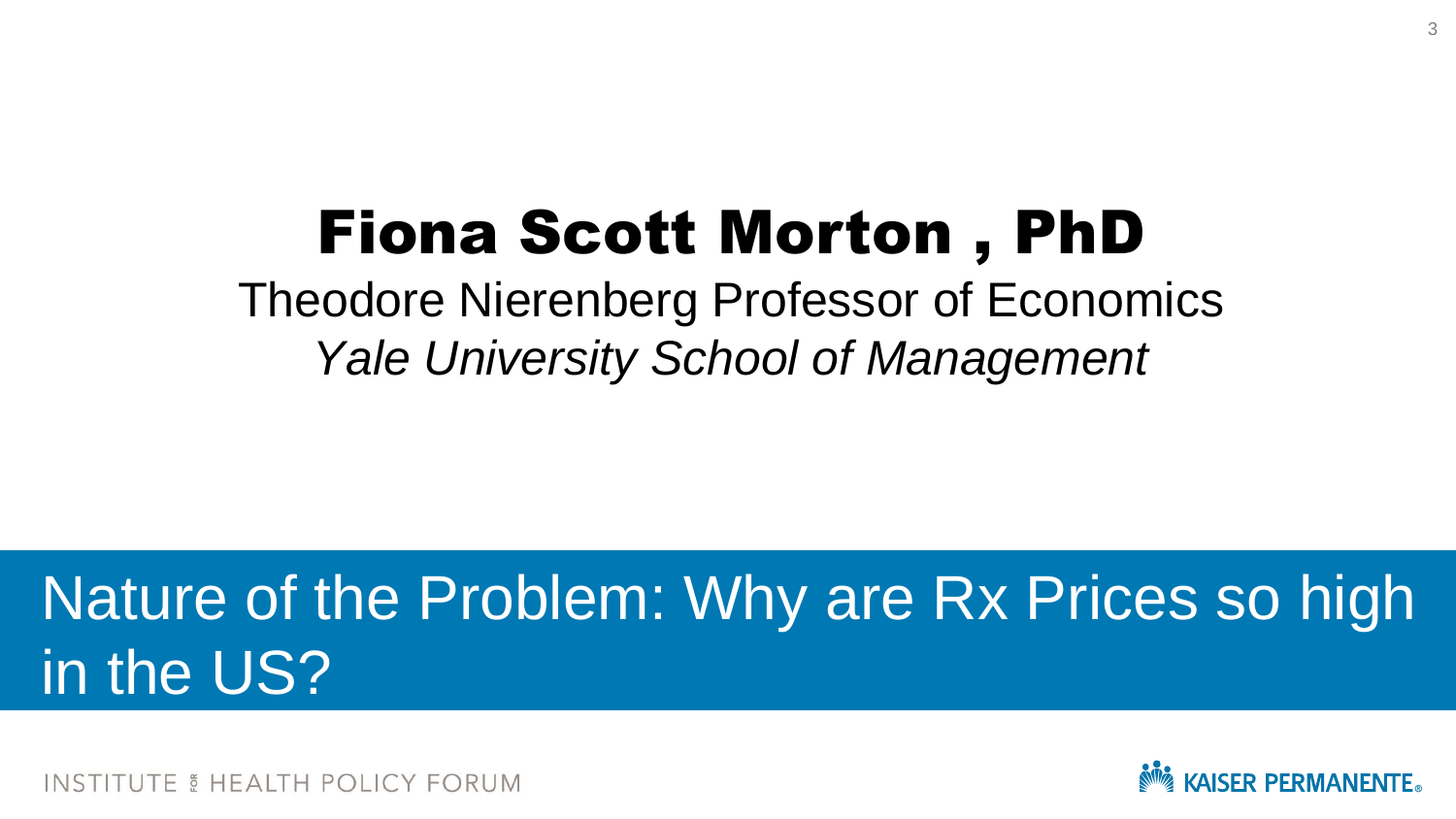## **Root Causes**

- No price regulation in US rely on free market to determine prices
- But how well do these markets work?
- The doctor makes the choice between drugs
	- Doctor does not know the net price
	- That net price depends on the patient's insurer
- The patient is the final consumer, but usually insured
	- Insurance means patient either pays zero, a fixed amount, or even list price (in a deductible)
	- None of those is a market price
- PBM as a "shopper" and price negotiator is no longer working well

**KAISER PERMANENTE**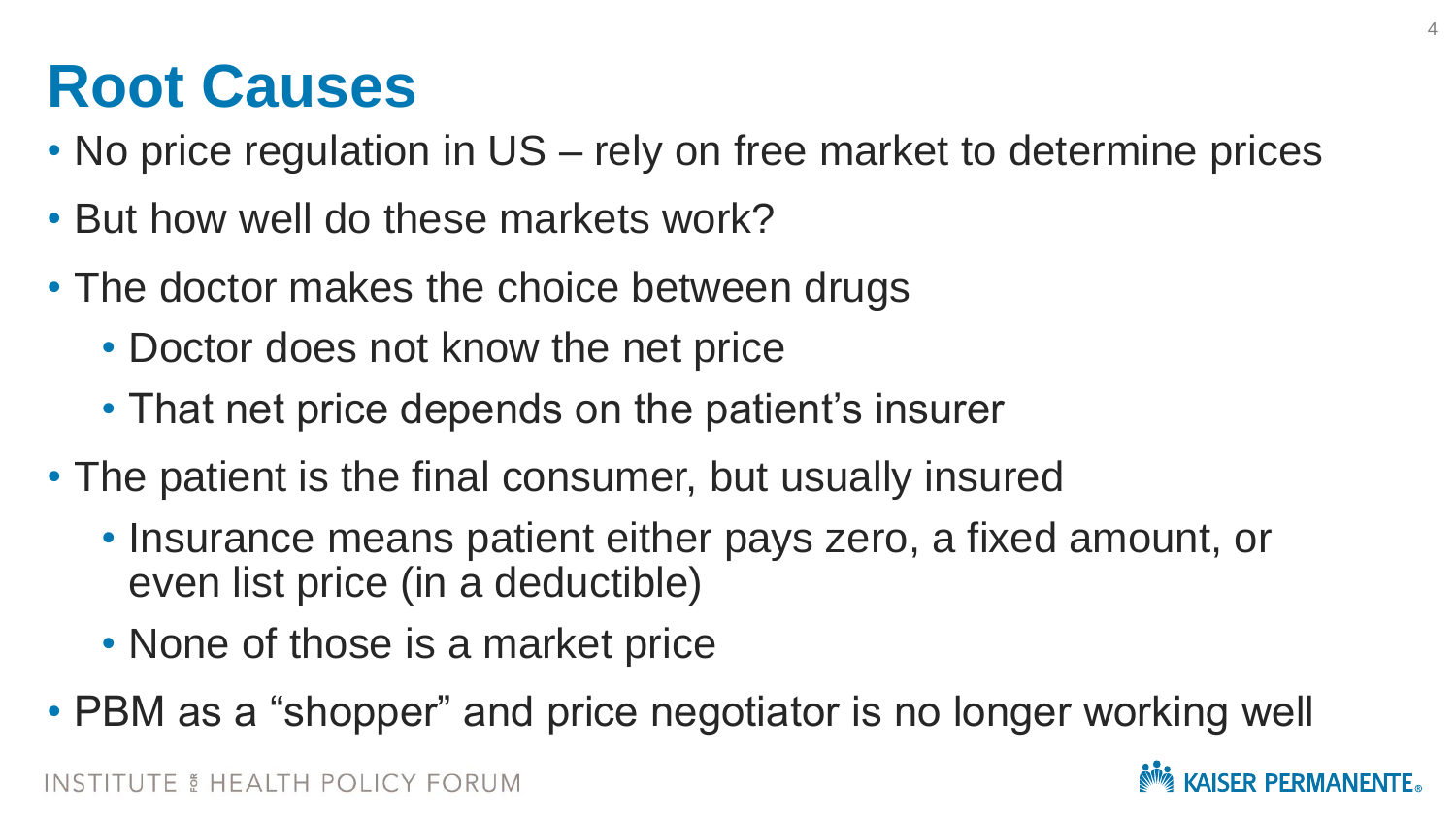### **Why now? Last 10 years have seen a cumulation of factors**

…that increase list prices and net transaction prices

- Fragmentation in innovation leads to free-riding
- Design of Part D making catastrophic region profitable
- Protected classes gives buyer no bargaining power
- Biologic market share growing and little biosimilar entry
- Biosimilar entry deterrence pay-for-delay, loyalty rebates, etc
- PBM consolidation makes PBM less good agent for client (now seeing a market response to this)
- Generics: price-fixing antitrust cases, lower time to market
- Many consumers have high deductible plans and thus must pay these list price in the deductible

#### **INSTITUTE & HEALTH POLICY FORUM**

**KAISER PERMANENTE.** 

5